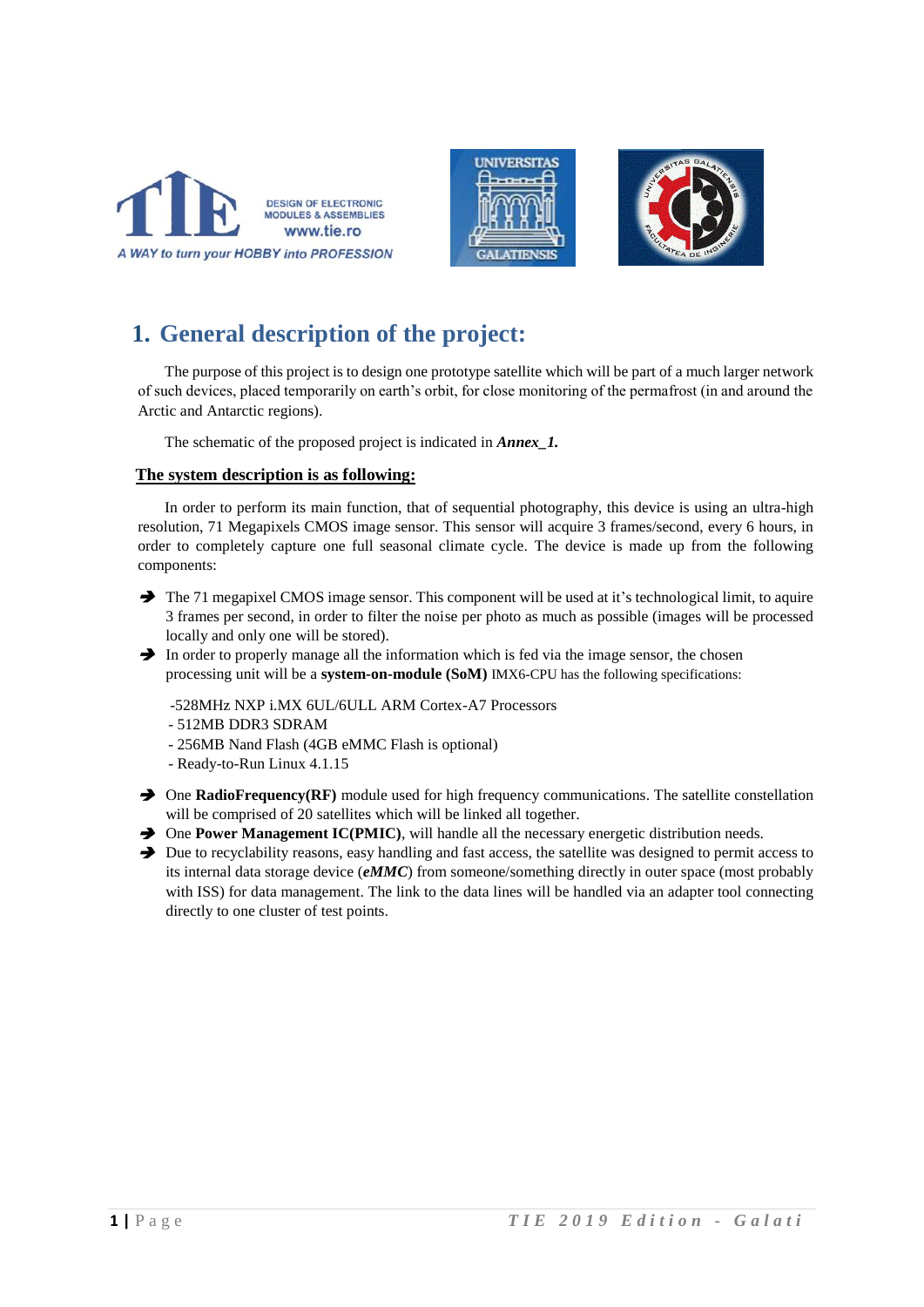

#### **2. General requirements:**

*Figure 1. Proposed stack-up definition for the thermal monitoring system.*

Due to the complexity of this monitoring unit, and the geometry of the housing, the unit must be designed using one *rigid-flex PCB*. It contains *5 rigid sides* named intuitively **A, B, C, D** and **E**. Each one of these sides has its specific constraints and placement requirements. See *Annex\_2* and *Annex\_3*.

#### **3. Schematic design specifications:**

| <b>SCH-001</b> | The schematic project will be created using any CAD system accepted in the contest (and<br>respects all the minimum requirements published on the TIE official website). |
|----------------|--------------------------------------------------------------------------------------------------------------------------------------------------------------------------|
| <b>SCH-002</b> | The required components will be created in a new library named <b>TIE2019</b> .                                                                                          |
| $SCH-003$      | The schematic must be drawn in a clear manner, e.g.: all references and values must have                                                                                 |
|                | proper size and orientation, un-necessary crossings shall be avoided, no overlap of texts,<br>graphical elements and electrical objects is allowed.                      |
| <b>SCH-004</b> | The schematic must be electrically correct, clean and readable. All reference designators must                                                                           |
|                | strictly follow Annex_1. The main purpose is to generate a correct netlist for PCB design, but it                                                                        |
|                | must also provide a clear representation of functionality.                                                                                                               |
| $SCH-005$      | Test pads must be placed on the following nets (2 test pad per net): $+V\_SMPS\_IV8$ ,<br>$+V\_SMPS\_3V3, +V\_LDO\_RF\_3V3, +V\_IN$ and GND.                             |
|                | Testpoints will be placed also on the high speed lines connecting the eMMC to the iMX-6<br>system on module (eMMC_CMD, eMMC_RST, eMMC_CLK, eMMC_DS,<br>eMMC DATA07).     |
| <b>SCH-006</b> | Following completion of the schematic, a <b>Bill of Material (BOM)</b> must be generated in<br>following formats: .xlsx .pdf .txt .csv.                                  |
| <b>SCH-007</b> | The same page size shall be used as the one received in $Annex_1$ .                                                                                                      |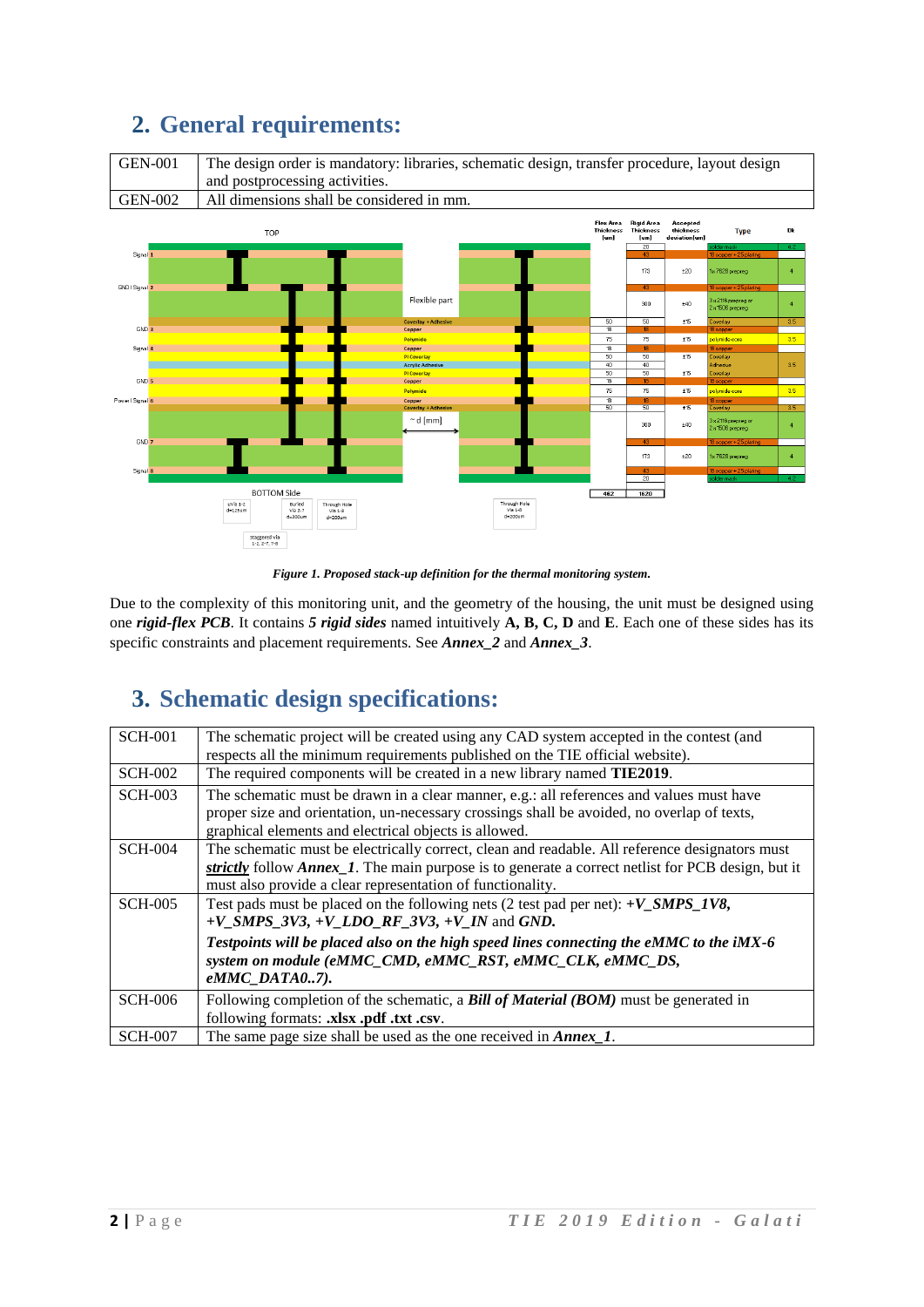# **4. Layout design specifications:**



#### *Figure 2. 2D view of the PCB and specific area naming.*

| <b>PCB-001</b> | The PCB layout design will take into consideration the proposed stack-up from Figure 1. Each              |  |  |  |
|----------------|-----------------------------------------------------------------------------------------------------------|--|--|--|
|                | participant should define in their individual CAD software only the rigid stack-up. Minimum               |  |  |  |
|                | trace width is $0.070$ mm and minimum clearance is $0.100$ mm.                                            |  |  |  |
| <b>PCB-002</b> | Signal routing will be done as stated in the stack-up definition table/file provided. Please pay          |  |  |  |
|                | attention to the indications regarding the power plane distribution routing, signal distribution          |  |  |  |
|                | layers and the routing in the flexible areas. See Annex_3.                                                |  |  |  |
| <b>PCB-003</b> | Component descriptions, including standard footprints are indicated in the provided schematic             |  |  |  |
|                | and all the designers should have almost all of them prepared before the contest. One single              |  |  |  |
|                | component must be created as specified in the provided datasheet and saved in the TIE2019                 |  |  |  |
|                | library alongside all the components. For clarifications see Annex_5.                                     |  |  |  |
| <b>PCB-004</b> | All VIAs will have the following properties:                                                              |  |  |  |
|                | THT VIA (usage for rigid and flexible areas): 200µm hole diameter, 350µm solder                           |  |  |  |
|                | mask opening and 400µm copper pad;                                                                        |  |  |  |
|                | <b>Blind/Buried VIAS (only rigid):</b><br>$\bullet$                                                       |  |  |  |
|                | Layer 1 => Layer 2 - Blind(micro) via 125um hole size, pad size 325um, no solder                          |  |  |  |
|                | mask opening;                                                                                             |  |  |  |
|                | Layer 2 => Layer 7 - Buried via 200um hole size, pad size 500um;                                          |  |  |  |
|                | Layer 7 => Layer 8 - Blind(micro) via 125um hole size, pad size 325um, no solder                          |  |  |  |
|                | mask opening;                                                                                             |  |  |  |
| <b>PCB-005</b> | In order to have the desired functionalities, the components must be precisely placed, as                 |  |  |  |
|                | indicated in the mechanical documentation. See Annex_2.                                                   |  |  |  |
| <b>PCB-006</b> | The PCB origin shall be placed in the middle of the <i>tooling hole No1</i> . See Annex_2.                |  |  |  |
| <b>PCB-007</b> | Knowing the mechanical information given in $Annex_2$ , please define the routing/placement               |  |  |  |
|                | restrictions on the specific mechanical/restriction layers accordingly (layer assignation is              |  |  |  |
|                | described in the $Annex_2$ ).                                                                             |  |  |  |
| <b>PCB-008</b> | Minimum distance between two adjacent components is $400 \mu m$ (component outline to                     |  |  |  |
|                | component outline), and pad to pad $250 \mu m$ .                                                          |  |  |  |
| <b>PCB-009</b> | On flexible areas, due to manufacturing requirements the routing will be done with <i>rounded</i>         |  |  |  |
|                | <i>traces</i> . Also, if layer transitions are needed (via usage is mandatory) it is absolutely a must to |  |  |  |
|                | use <i>teardrops</i> in order to prevent trace-to-via detachments.                                        |  |  |  |
| <b>PCB-010</b> | The Camera Sensor (1IMG219) shall be placed as indicated in <i>Annex</i> 2.                               |  |  |  |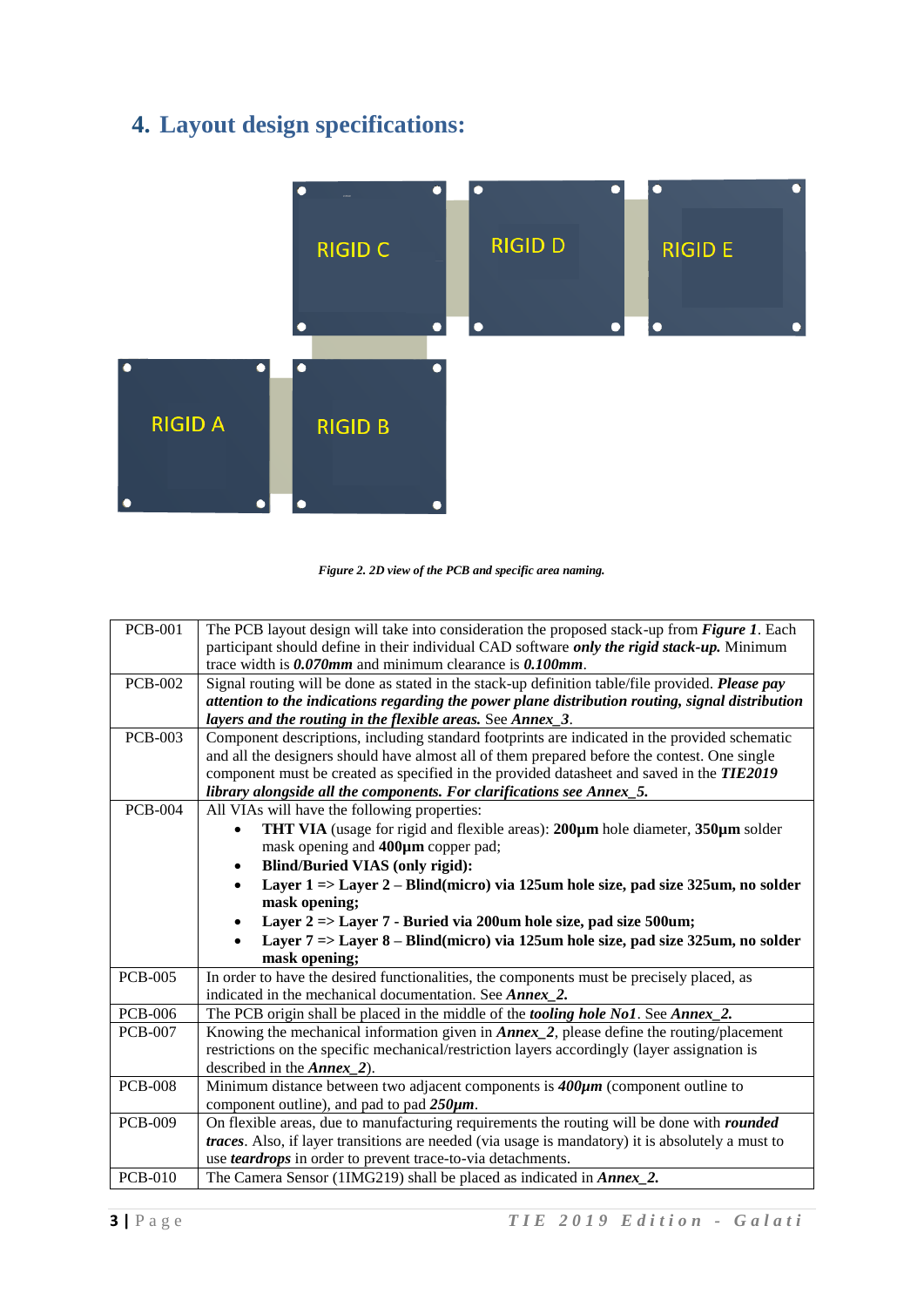| <b>PCB-011</b> | The RF Module shall be placed as indicated in Annex_2.                                                                                                                   |                                                            |                                                                                                                                                                                                                                                                                                                                                                                                                                                                                                                                                                                                                                                         |              |              |                                                                                                                                                       |                                                                                                                                                                                     |
|----------------|--------------------------------------------------------------------------------------------------------------------------------------------------------------------------|------------------------------------------------------------|---------------------------------------------------------------------------------------------------------------------------------------------------------------------------------------------------------------------------------------------------------------------------------------------------------------------------------------------------------------------------------------------------------------------------------------------------------------------------------------------------------------------------------------------------------------------------------------------------------------------------------------------------------|--------------|--------------|-------------------------------------------------------------------------------------------------------------------------------------------------------|-------------------------------------------------------------------------------------------------------------------------------------------------------------------------------------|
| <b>PCB-012</b> | <b>Signal integrity requirements:</b>                                                                                                                                    |                                                            |                                                                                                                                                                                                                                                                                                                                                                                                                                                                                                                                                                                                                                                         |              |              |                                                                                                                                                       |                                                                                                                                                                                     |
|                | All relevant information regarding the specific trace routings are provided from TIE+                                                                                    |                                                            |                                                                                                                                                                                                                                                                                                                                                                                                                                                                                                                                                                                                                                                         |              |              |                                                                                                                                                       |                                                                                                                                                                                     |
|                | contest results. The relevant requirements provided are as following:                                                                                                    |                                                            |                                                                                                                                                                                                                                                                                                                                                                                                                                                                                                                                                                                                                                                         |              |              |                                                                                                                                                       |                                                                                                                                                                                     |
|                | For single ended traces:<br>1.                                                                                                                                           |                                                            |                                                                                                                                                                                                                                                                                                                                                                                                                                                                                                                                                                                                                                                         |              |              |                                                                                                                                                       |                                                                                                                                                                                     |
|                |                                                                                                                                                                          |                                                            |                                                                                                                                                                                                                                                                                                                                                                                                                                                                                                                                                                                                                                                         |              |              |                                                                                                                                                       | For correctly determining the trace width for eMMC traces please use the tool provided in                                                                                           |
|                |                                                                                                                                                                          |                                                            |                                                                                                                                                                                                                                                                                                                                                                                                                                                                                                                                                                                                                                                         |              |              |                                                                                                                                                       | Annex_3. Pay close attention to the indications about the settings needed, before using the                                                                                         |
|                | calculator. For proving the calculation, please provide a screenshot from the tool.                                                                                      |                                                            |                                                                                                                                                                                                                                                                                                                                                                                                                                                                                                                                                                                                                                                         |              |              |                                                                                                                                                       |                                                                                                                                                                                     |
|                |                                                                                                                                                                          |                                                            | Maximum trace length for eMMC: 30mm;                                                                                                                                                                                                                                                                                                                                                                                                                                                                                                                                                                                                                    |              |              | > Maximum via count/trace for eMMC: 2 vias (THT or stacked are allowed);<br>> Maximum trace length mismatch for eMMC, data lines to clock skew: ±5mm; |                                                                                                                                                                                     |
|                |                                                                                                                                                                          |                                                            |                                                                                                                                                                                                                                                                                                                                                                                                                                                                                                                                                                                                                                                         |              |              | $\rightarrow$ Clearance to other nets on stripline configuration is considered 3x trace width(3W);                                                    |                                                                                                                                                                                     |
|                | 2.                                                                                                                                                                       | For differential pairs:                                    |                                                                                                                                                                                                                                                                                                                                                                                                                                                                                                                                                                                                                                                         |              |              |                                                                                                                                                       |                                                                                                                                                                                     |
|                |                                                                                                                                                                          |                                                            |                                                                                                                                                                                                                                                                                                                                                                                                                                                                                                                                                                                                                                                         | <b>Trace</b> | <b>Trace</b> |                                                                                                                                                       | <b>Spacing</b>                                                                                                                                                                      |
|                | <b>1000hm</b>                                                                                                                                                            | <b>Layers</b>                                              | <b>Reference</b><br>layers                                                                                                                                                                                                                                                                                                                                                                                                                                                                                                                                                                                                                              | width        | spacing      | <b>Spacing to</b><br><b>GND</b> [um]                                                                                                                  | to other                                                                                                                                                                            |
|                | Diff.                                                                                                                                                                    |                                                            |                                                                                                                                                                                                                                                                                                                                                                                                                                                                                                                                                                                                                                                         | [um]         | [um]         |                                                                                                                                                       | nets [um]                                                                                                                                                                           |
|                | <b>Pairs</b>                                                                                                                                                             | 1/8                                                        | 2/7                                                                                                                                                                                                                                                                                                                                                                                                                                                                                                                                                                                                                                                     | 200          | 230          | Min. 250                                                                                                                                              | Min. 400                                                                                                                                                                            |
|                |                                                                                                                                                                          | $\overline{4}$                                             | 3&5                                                                                                                                                                                                                                                                                                                                                                                                                                                                                                                                                                                                                                                     | 90           | 230          | Min. 250                                                                                                                                              | Min. 350                                                                                                                                                                            |
| <b>PCB-013</b> | transitions and return path!<br><b>Power integrity requirements:</b><br>contest final results. The relevant requirements provided are as following:<br><b>Thin Trace</b> | LVDS lines: 3mm;<br>For $1V8$ : min 2 via/pin<br>Fat Trace | Maximum differential pair length for LVDS: 120mm;<br>Maximum pair-to-pair skew for LVDS:<br>FCLK to DCLK maximum length mismatch: 10mm;<br>DCLK to Data maximum length mismatch: 10mm;<br>Maximum two layer transitions per differential pair;<br>Minimum decoupling capacitors per pin/ pin cluster<br><b>For 1V8:</b> @ IC1000 (Im. Sensor) : $1 \times 10uF + 4 \times 100nF$<br>@ IC2000 (ADC) : 1 x 10uF + 3 x 100nF<br>$\rightarrow$ Minimum vias per capacitor pin:<br>2 Via on Sides<br>ia at Ends<br>Mounting inductance decreases<br>Picture is for reference routing strategy only!<br>$\rightarrow$ Critical power plane layer distribution |              |              | All relevant information regarding the specific trace routings are provided from TIE+                                                                 | • Maximum in-pair trace skew (maximum allowed trace-to-trace length difference) for<br>For differential pair routings please be extremely careful about the routing symmetry, layer |
|                |                                                                                                                                                                          |                                                            | For 1V8&3V3: Route on Layer 6                                                                                                                                                                                                                                                                                                                                                                                                                                                                                                                                                                                                                           |              |              |                                                                                                                                                       |                                                                                                                                                                                     |
| <b>PCB-014</b> | eMMC bus and LVDS traces shall be routed in stripline configuration. See Annex_3.                                                                                        |                                                            |                                                                                                                                                                                                                                                                                                                                                                                                                                                                                                                                                                                                                                                         |              |              |                                                                                                                                                       |                                                                                                                                                                                     |